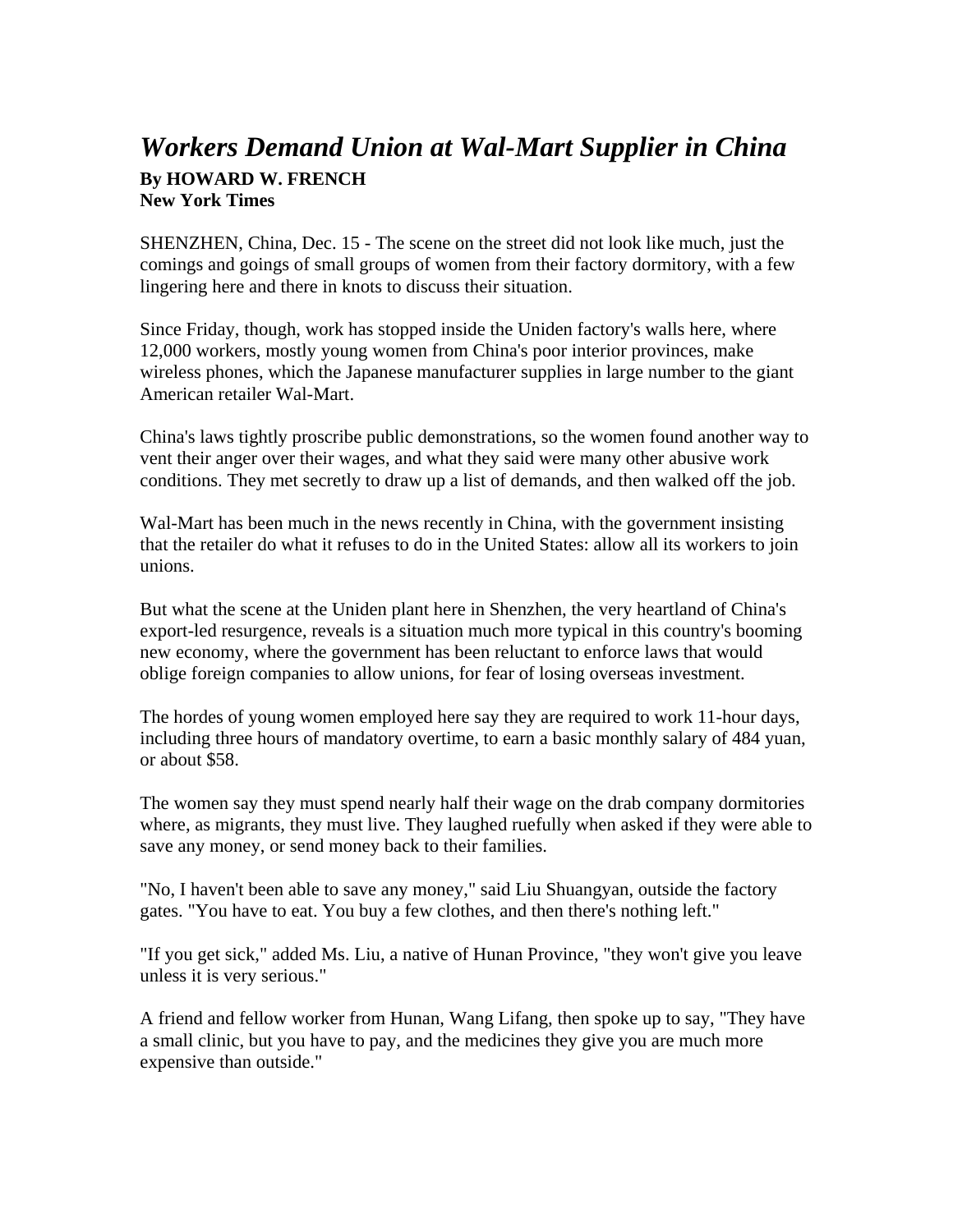Other young women said that many minors were employed in the plant, and that most of the employees had been forced to pay 200 yuan under the table as a job-finder's fee in order to be hired.

Some women said they had little idea what a union was, but yearned for some kind of representation that could serve as their advocate. Others said with certainty that no union existed, and ascribed their plight in large part to this fact.

"If there were a union, things would be fairer for us," said one 32-year-old woman from Henan Province. "Right now, one person says one thing, another complains about another, and the boss doesn't listen to anything."

Workers said the strike began when a senior Japanese manager was overheard saying to a Chinese supervisor that the employees would be foolish to accept the terms of a new contract being offered them. Others said it was caused by abusive dismissals of workers with seniority to make way for cheaper, more pliable replacements.

Japanese officials at the company, reached by telephone, refused to comment, passing the phone to a Chinese manager. The manager, who declined to identify himself, said, "A group of workers' contracts have reached termination, and the company, in conformance with labor laws, did not offer them a new contract."

Believing the questions were coming from a caller in New York, the Chinese manager said the strike had ended, early in the afternoon, and the situation had returned to normal.

"If you could get into a spaceship right now and come over, you'd see for yourself," he said, laughing.

Meanwhile, plainclothes security agents milled outside of the plant. As soon as a foreigner began taking photographs of the continuing work stoppage, they called the police.

Analysts of China's labor scene say strikes like this are becoming far more common as younger migrant workers exposed to the wealth of China's relatively rich eastern cities grow increasingly angry over what many see as their exploitation. Although few are unionized, communication and coordination among them is growing, often through the sending of coded messages to each other by cellphone.

"The migrant workers have learned to protest with their feet, they are more capable of negotiating, and they can choose not to work," said Liu Kaiming, who studies conditions of migrant workers in Guangdong Province. "That has especially been true recently, with a lot of the migrant workers who were born in the 1980's entering the workforce. They've had a better education, they're young and emotional, and they've been emboldened by media reports about their conditions to demand their rights."